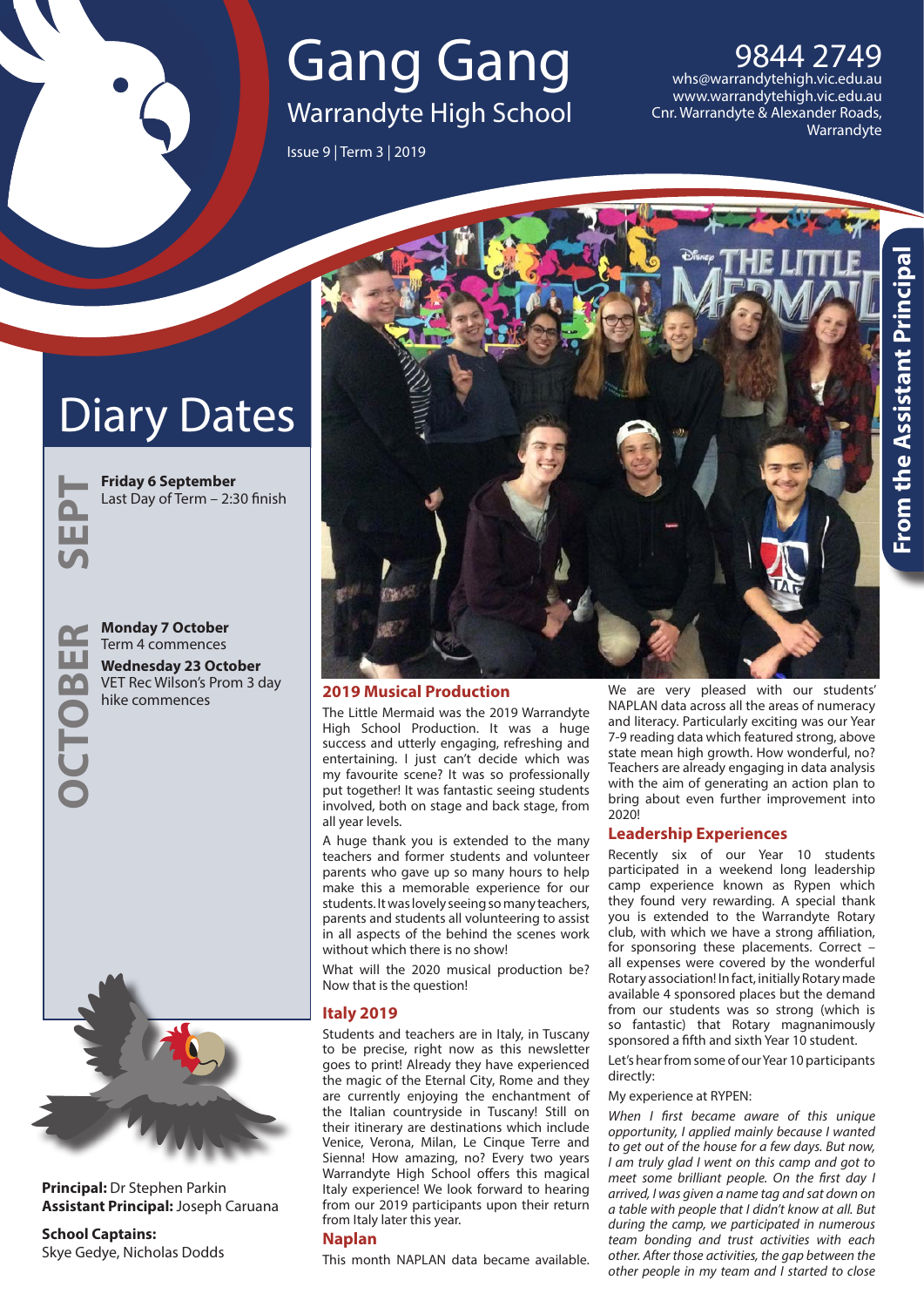*and we began to become close friends even after just three days up in Mount Evelyn.* 

*It truly was a wonderful time I had and I strongly recommend others to give it a go. You get to meet new people and perhaps become good friends with people who were complete strangers to you. I am hoping to apply next year to be a leader for a team with new people.* 

#### Fletcher Konynenburg, Yr10 student at Warrandyte High School

*On the afternoon of Friday the 14th of September, 6 students from our school went to the RYPEN leadership camp, sponsored by the Rotary Club. When we arrived at the camp we were split up into colour groups so that we could meet totally different people. Everyone in my group was absolutely amazing and so friendly. Each group had a mentor and a leader and red groups were so friendly and caring. Every single activity we did at the camp was thoroughly planned out and everyone put so much effort into it.* 

*We participated in trust and communication activities on the first night with our group. The next day (Saturday) we played more games and we also did Mission RYPEN -a group of activities that entailed rock climbing, crate stacking and climbing, low ropes course, water balloons, scavenger hunts and shadow charades.*

 *Saturday night we had a dance party with the theme "through the decades". It was so much fun and everyone dressed up in some way or form. We then had a late night campfire where we all sang songs. Sunday morning we did an activity called 'Napoleons Castle', it was basically an escape room where we all had to work together to complete the puzzles in an hour.* 

 *Sadly our camp did have to come to an end, but we learnt so many useful lessons, and made so many fun memories. I would love to say thanks to Rotary Club for sponsoring us and to Warrandyte High School for making giving me this opportunity.* 

# **Positive Behaviour WINNERS**

#### **Last week**

- Year 7 Alana West -for working well in Maths
- Year 8 Emerson Humphris –for completing her maths work to a high standard
- Year 9 Emily Myers for having a positive attitude towards her learning
- Year 10 -Luke Myers for demonstrating an excellent understanding of bones/ muscles in PE
- Year 11 -Ethan Stark –for keeping up to date & ahead in HHD
- Year 12 -Josh Fulton for always being attentive and giving his best

#### **This week**

- Year 7 Caden Young kicking goals in Drama
- Year 8 Brayden Plumridge achieving great results in English
- Year 9 Claire Le Clerq for always quietly getting on with her classwork
- Year 10 Oakie Oehlmann for her diligence and taking up the challenge in Science
- Year 11 Caitlyn Bull –Always willing to help her peers
- Year 12 -Alice Sawers For being proactive in seeking assistance outside of class regularly

**Christena Gazeas**



**From the left:** *Emma Dodds, May Griffiths, Jessica Zheng, Sotir Stojanovic, Fletcher Konynenburg – Rypen Leadership Camp participants.*

*To anyone who is considering doing the camp, I would definitely encourage you to do it!*

May Griffiths, Yr10 student at Warrandyte High School

*The RYPEN camp was an enriching experience that enabled me to meet many amazing people. When we arrived at the RYPEN camp we were kindly greeted and then taught some engaging get to know you activities. After that, we were put into our colour group and we got to meet our colour group leader and mentor who guided us through the camp. After dinner, all of the groups made their own team flag which we used to cheer on our team throughout the rest of the camp.* 

*Following this was a trivia quiz where we worked in our teams to answer the questions. These activities were a lot of fun and they enabled us to get to know our team mates and begin to build friendships with them.* 

*The next day we began with a range of energiser and trust activities. We talked about what*  *personal identity means. This was very interesting as everyone had lots of relevant information to add to the conversation. Mission RYPEN was great, this involved each group rotating around different activities, trying to earn the most points through teamwork and skill. All of these points contributed to our 100 acts of kindness task where we aimed to get the most points in order to win money for the charity of our groups choosing.*

*I really enjoyed this camp and would recommend it to everyone. It was an engaging experience that allowed us to meet many new people and work together through a range of activities that were not only fun, but educational. I have made so many friends throughout this camp who I will definitely keep in contact with and I have made heaps of memories that I will never forget.* 

Emma Dodds, Year 10 Student at Warrandyte High School

> **Jo Caruana Assistant Principal**

# **Sport News Intermediate Basketball**

On Tuesday the 27 August 3 teams of Year 9 and 10 students made the journey to Dandenong Basketball stadium to represent WHS. Our Girls team was made up of several footy players but only one basketballer, with this in mind the girls should be very proud with their results, winning 1 match, drawing 1 and losing the other. Maddison Trewella did admirably as the team's lone basketball player, offering lots of tips and tricks to her teammates. The Boys A team faced some very tough opposition throughout the day, only managing one win, but proving to be very capable of playing high level basketball. The boys B team gelled as a team quickly and played to their strengths all day. The boys managed to make the final, where with less than a second to go a Nathan Hellings shot bounced on the ring four times for dramatic effect, before dropping in and WHS a two point win! As teachers we were very impressed with the leadership and sportsmanship that was displayed by all students on the day, great job team!

> **Tim Jones Sport Teacher**

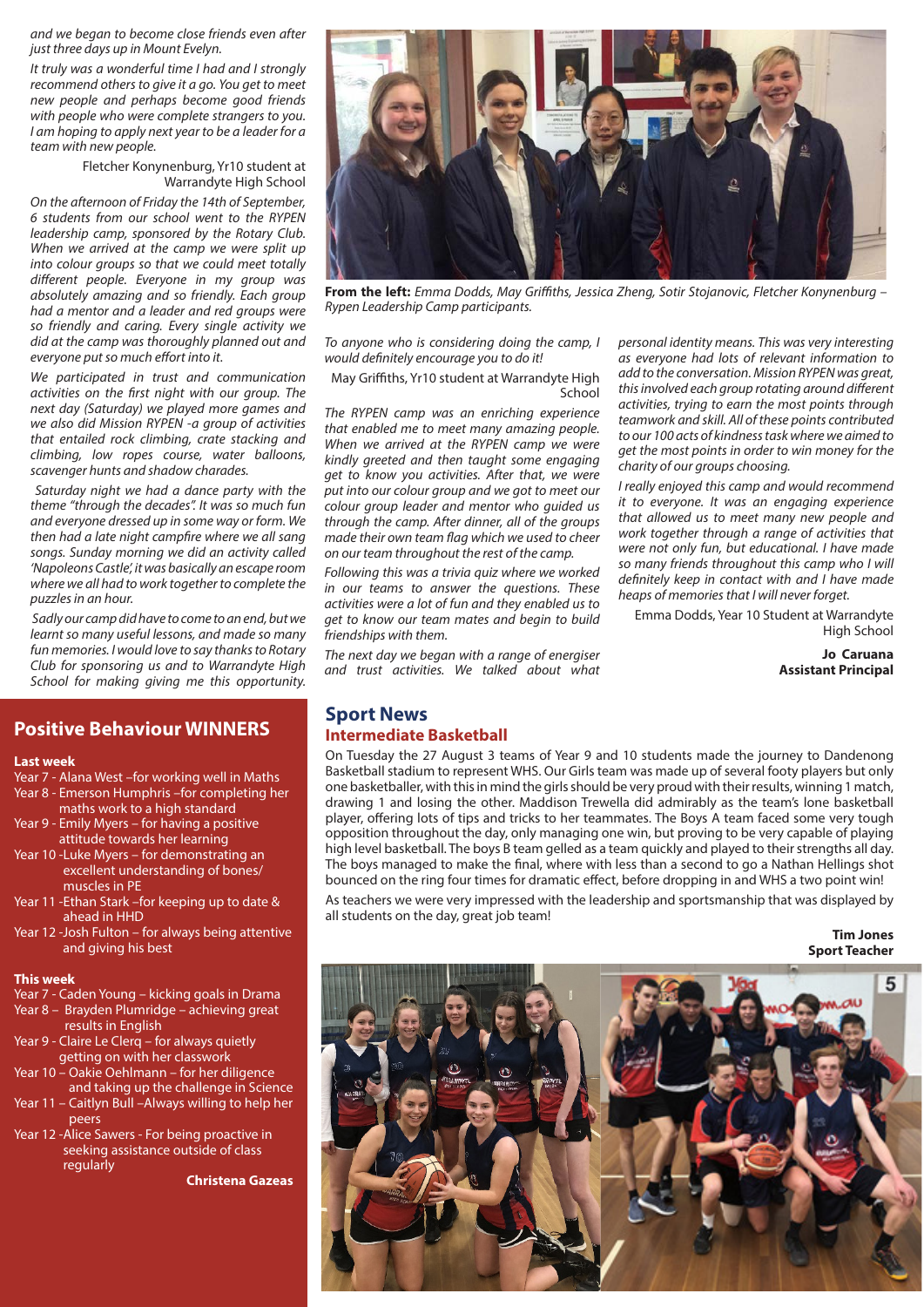## **Year 7 Interschool Basketball and Hockey**

 On Friday 6 September all Year 7 students represented the school at the divisional Basketball and Hockey competitions. Students had been working hard throughout the term to develop their skills, learn new rules and develop their understanding of different tactics for their chosen sport. In total four Basketball teams and one Hockey team ventured out ready to compete against the other schools. Basketball headed to Dandenong stadium where throughout the day the teams played multiple games where they faced competition of differing abilities.

The boys A team was entered into the 'academy' division where they challenged themselves against teams of an extremely high calibre who train multiple times per week. The boys took this challenge on and whilst they did not come away with a win at all times they played great team basketball and continued to encourage and support each other throughout the games. The boys B team started off strongly winning their first 2 games. In their 3rd game the competition stepped up and whilst they worked well as a team some unlucky misses and eventual foul trouble meant the boys finished 2nd in their pool. The boys regrouped for their final to decide 3rd v 4th.

This game was extremely competitive with multiple lead changes however in the second half the boys refocused, played to their strengths and ended up coming away with a great win. On the girls side both teams were entered into the B division where all players were eager to compete. The girls A team were extremely strong in this division winning all their pool games and resulting in them competing off in the grand final. The grand final was the first time the girls had been really challenged during

the day however all team members stood up to the challenge. At half time the score difference was only 4 points and with a couple of minutes remaining and some girls getting into foul trouble the other school started their comeback.

With some strong rebounding and excellent passing the girls hung on to win their division. An excellent result for the girls. The girls B team also faced some strong competition throughout the day winning a couple of their pool games resulting in them playing off for 5 v 6th. In true spirit the girls played a strong game and worked as a team to come away winning their final game. Of note 6 year 9 students (Lili Al Gawi, Kate Bean, Laura Beckett, Alayna Habel, Lovelia Harrison and Olivia Jennings) and 2 Year 10 students (Aaron Hewitt, Brady Poole) took on leadership positions on the day. In pairs they were responsible for a team each where they had to coach and score for their team.

At all times these students demonstrated excellent leadership skills. They worked exceptionally well with all the Year 7 students, ensuring their teams were ready for each game, continually encouraging all students and providing some great coaching tips. All student helpers should be very proud of their efforts as without their help the day would not have run as smoothly.

The Year 7 mixed hockey team not only had to face the challenges of the other schools but also had to deal with some cold and wet conditions. For many students this was the first time they had participated in a Hockey competition and throughout the day it was terrific to see the students skills develop and their understanding of the game, the different



rules and different strategies develop. On the day the students played a total of four games against some strong competition. Whilst the team did not come away with a win all students should be very proud of themselves. At no stage throughout the day did any student give up and they continued to challenging themselves to improve in each game and developed some excellent teamwork skills.

All year 7 students should be congratulated on their efforts and behaviour on the day. All students represented the school with pride and at all times demonstrated excellent teamwork skills and encouragement for each other and the other teams.

> **Katie Cook Sports Leader**

## **Vet Sport and Recreation Athletics Carnival**





On Wednesday 28 August the unit 1&2 Vet Sport and Recreation students were involved in running the Warrandyte Primary School athletics carnival. As part of their course the students had to plan aspects of the day and then run the different events including setting up the track, running the track and field events and packing everything away.

Students took their responsibilities very seriously and worked exceptionally well as a team throughout the entire day.

 The feedback from the primary school was extremely positive stating that the Warrandyte High School students made a huge difference in the running of the day. From meeting at 8:30 in the morning to set everything up till the end of the day where students were packing things away in the rain they were professional at all times. All staff from the primary school commented on how wonderful the students were, firstly in the way they interacted with the primary school students and secondly the professional manner in which they just got on with their jobs. The primary school PE teacher was blown away when she went down to start marshalling for the hurdles and the VET Sport and Recreation students already had it totally under control and knew exactly what they were doing.

It was also the fastest pack up of hurdles ever seen with all students completely involved and understanding of their roles and responsibilities. All events ran extremely smoothly and it was a fantastic learning experience for the VET Sport and Recreation students. I also was very proud in the way in which the students presented

themselves throughout the entire day (in somewhat difficult cold and wet conditions). At all times students were engaged in running their events or helping other students with their events whilst engaging with the primary school students and staff.

 Congratulations to all the Vet Sport and Recreation students. They represented Warrandyte High School at the highest of level and all members of the high school community should be very proud of them. Already the primary school has started talking about further opportunities to make links between the primary school and high school to provide leadership opportunities to our students. This is something that both the primary school and high school look forward to continuing to develop. Congratulations to all those involved.

> **Katie Cook VET Sport & Recreation**